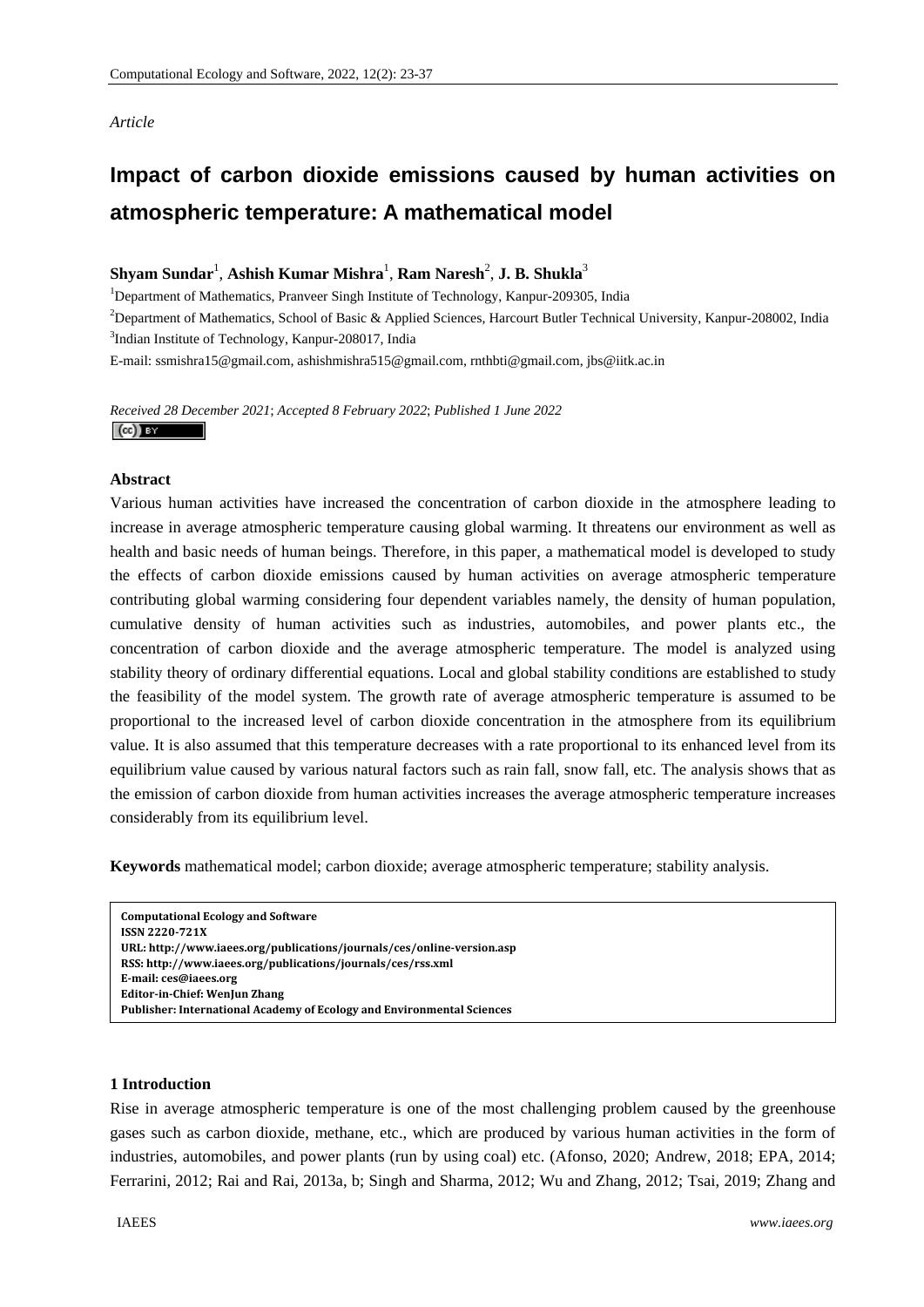Liu, 2012; Zhang and Zhang, 2012). Automobile, one of most important human activity related factor, is a major contributor to greenhouse gases in India. In present scenario, increasing demand and excessive use of automobiles have increased the level of carbon dioxide emission in the environment. As the concentration of a carbon dioxide reaches beyond its threshold level, it starts to harm our environment in different ways leading to rise in average atmospheric temperature. Threshold level of carbon dioxide is the level below which no visible harmful effects are observed (Engr and Thomas, 2015; Opare, 2016; Shaw, 2015; Sundar and Naresh, 2015). Coal is the largest source of thermal energy on earth used as fuel for thermal power plants producing electricity. Approximately 60% of electricity generation in our country is met by thermal power plants (Mishra, 2004). Deforestation is another main cause of rise in average atmospheric temperature. Deforestation is mainly caused by construction of roads, houses, use of land for agriculture, etc. which increases as population increase. Other reasons behind the deforestation are the increase in industrialization, which are also linked to human population (Agarwal and Pathak, 2015; Dubey and Narayanan, 2010; Lata et al., 2016; Naresh et al., 2006).

It has been observed that the average temperature of earth's surface increased from 0.6 to 0.9 degree Celsius during the last century. Due to this increase in average atmospheric temperature many adverse effects have been observed in the form of melting of glaciers, sea level rise, loss of biodiversity, drought, etc., (Ramanathan and Feng, 2009). Human activities are changing the carbon cycle both by adding more  $CO<sub>2</sub>$  to the atmosphere and by reducing the ability of natural sinks such as forests caused by deforestation to remove CO2 from the atmosphere (Budzik, 2012; Millstein and Harley, 2009; Schneising et al., 2013). The overgrowth in population has also negative effect on the wildlife species (Adebayo, 2009).

Several investigations have been made to study the effect of industrialization on forestry resources using mathematical models, (Agarwal et al., 2010; Dubey et al., 2003; Dubey et al., 2009; Misra and Verma, 2013; Shukla et al., 2009; Vivi et al., 2015). For example, a mathematical is proposed and analyzed to study the effect of industrialization pressure on the ddepletion of forestry biomass (Agarwal et al., 2010). Misra and Verma (Misra and Verma, 2013) have studied the dynamics of carbon dioxide in the atmosphere using a nonlinear mathematical model.

In view of the above, in this paper, we have modeled and analyzed the effect of carbon dioxide emission caused by human activities on average atmospheric temperature leading to global warming.

# **2 Model**

To model the phenomenon, we have assumed a regional atmosphere under consideration where the environment is affected due to emission of carbon dioxide caused by human activities. The following assumptions are made in the modeling process,

- (i) The human population density  $N(t)$  follows logistic model with growth rate r and carrying capacity *K* .
- (ii) The growth rate of cumulative density of human activities related factors  $A(t)$  is proportional to

the human population  $N(t)$  and it decreases in proportional to  $A(t)$  caused by inefficiency of these factors.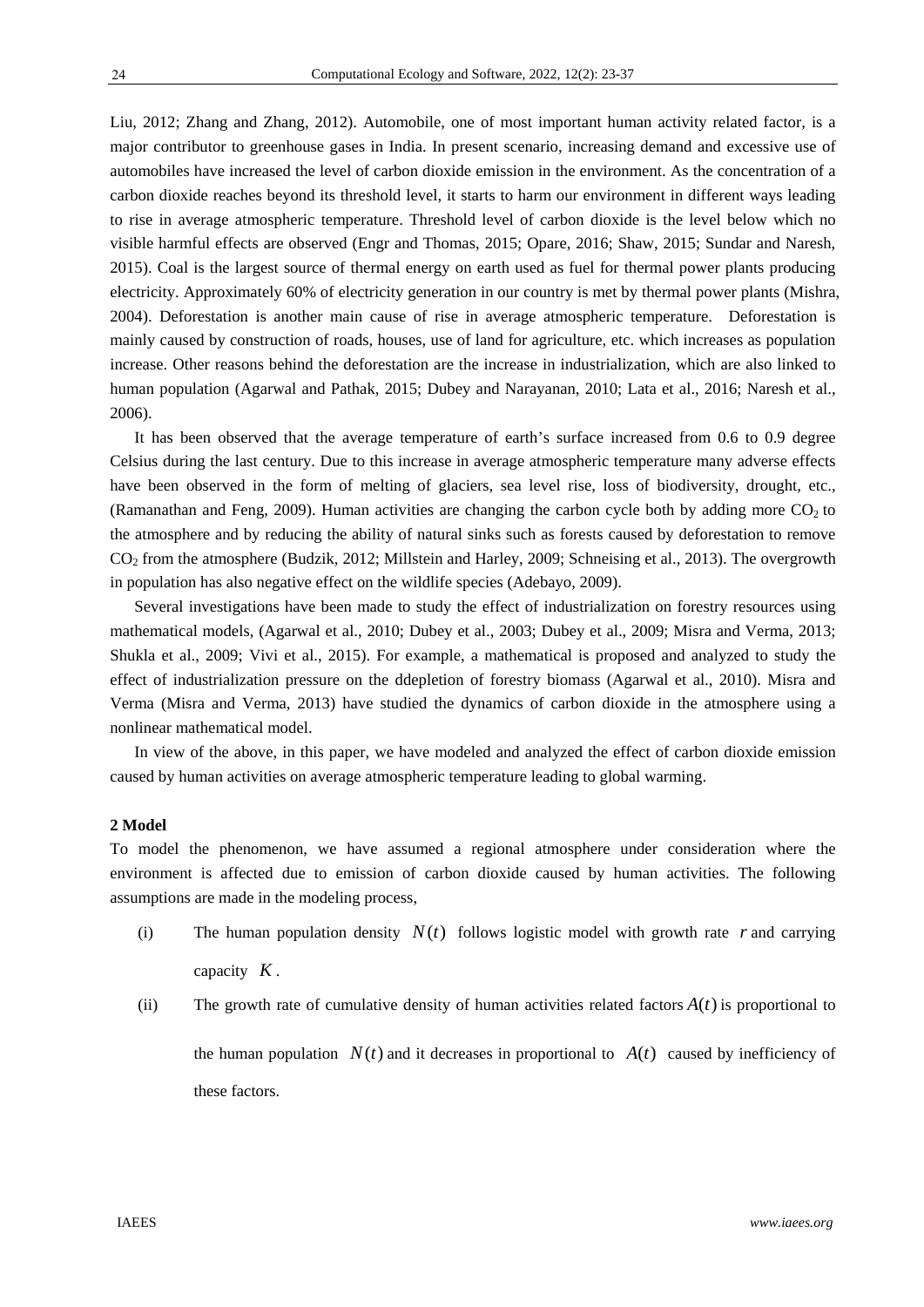- (iii) The concentration  $C(t)$  of carbon dioxide in the atmosphere increases with natural factors with constant rate O as well as with cumulative density of human activities  $A(t)$  with growth rate  $\delta$  .
- (iv) The average atmospheric temperature  $T(t)$  above its equilibrium  $T_0$  is proportional to the increased level of carbon dioxide (i.e.  $C - C<sub>o</sub>$ ) in the atmosphere.

In view of the above assumptions and considerations, the system is assumed to be governed by the following differential equations,

$$
\frac{dN}{dt} = r\left(1 - \frac{N}{K}\right)N - r_0(T - T_0)N\tag{1}
$$

$$
\frac{dA}{dt} = \lambda N - \mu A \tag{2}
$$

$$
\frac{dC}{dt} = Q + \delta A - \delta_0 C \tag{3}
$$

$$
\frac{dT}{dt} = \theta(C - C_0) - \theta_0 (T - T_0)
$$
\n<sup>(4)</sup>

$$
N(0) \ge 0, A(0) \ge 0, C(0) = C_0 \ge 0, T(0) = T_0 \ge 0
$$

Since the growth of population is affected adversely by the average atmospheric temperature contributing global warming significantly, the decrease in population density is taken to be in direct proportion to  $(T-T_0)$ 

as well as to the population density (i.e. the death increases due to global warming). The constant  $r_0$  is the death rate coefficient of population density due to average atmospheric temperature. The constant  $\lambda$  is the growth rate coefficient of cumulative density  $A(t)$  of human activities related factors as discussed above and  $\mu$  is its depletion rate coefficient due to natural factors such as the inefficiency of these factors. The carbon dioxide is emitted in to the atmosphere from various natural sources as well as human activities related factors. Let Q be the constant input of carbon dioxide from natural sources and  $\delta$  is its growth rate coefficient due

to human activities related factors as discussed above. The constant  $\delta_0$  represents natural depletion rate coefficient of carbon dioxide. Further, the presence of greenhouse gases in excess in the atmosphere lead to increase in average atmospheric temperature contributing global warming. Since, carbon dioxide is a potent greenhouse gas therefore it will increase average atmospheric temperature significantly when the concentration of carbon dioxide crosses its threshold level. This increase in average atmospheric temperature in assumed to be proportional to  $C - C_o$  where  $C_o$  is the threshold concentration of carbon dioxide. The constant  $\theta$  is the growth rate coefficient of temperature *T* with its natural depletion rate coefficient  $\theta_0$ . The model implies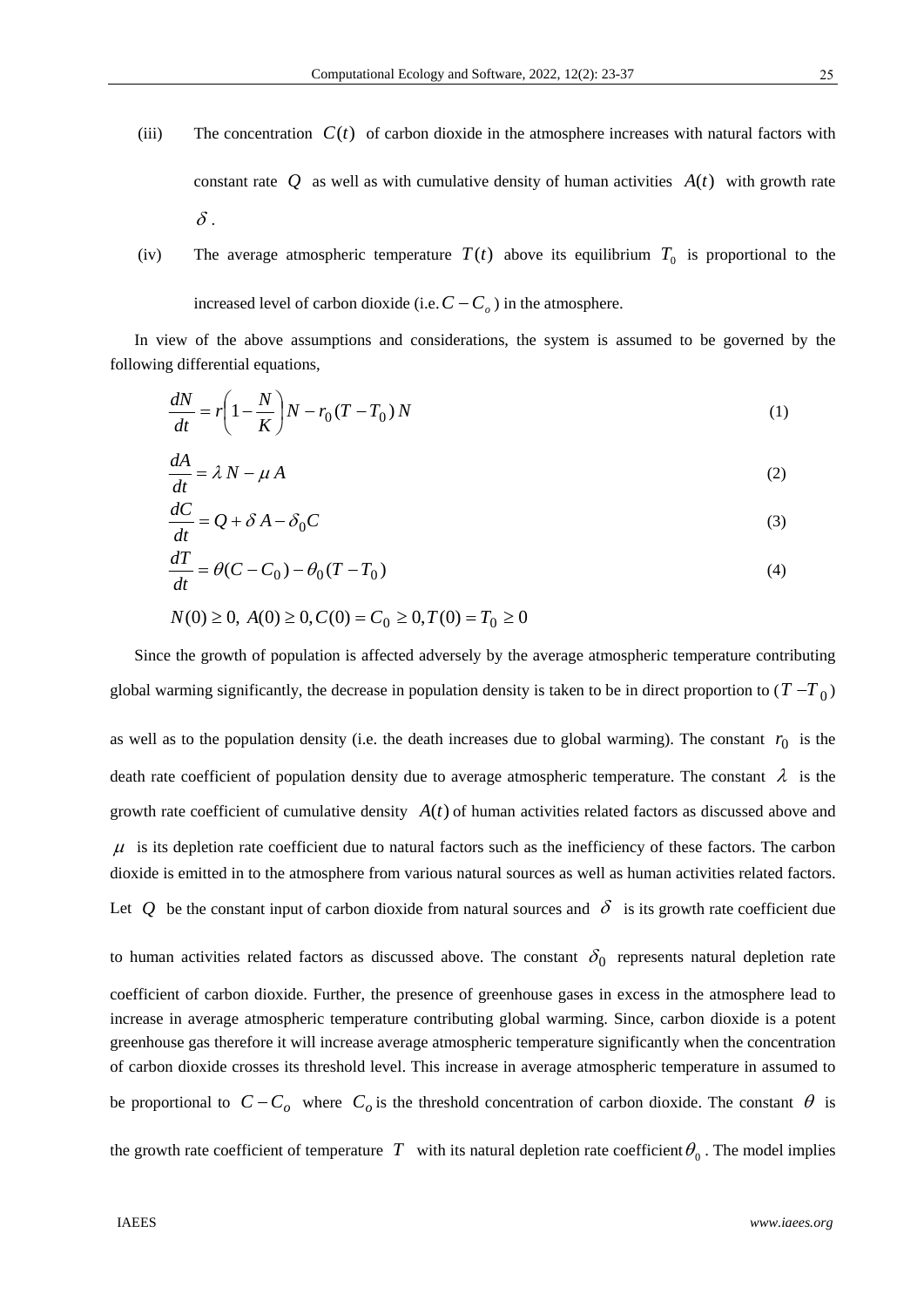that  $C = C_o$  when  $T = T_0$ .

**Remark 1.** It is noted from equation (1) that  $r - r_0(T - T_0)$  is the growth rate of human population and it is

positive for the feasibility of the model system (1) – (4). Therefore,  $r - r_0(T - T_0) > 0$  for all time  $t > 0$ .

# **3 Equilibrium Analysis**

The model  $(1) - (4)$  has the following two equilibria,

- (1)  $E_0(0,0,C_0,T_0)$
- (2)  $E^*(N^*,A^*,C^*,T^*)$

The existence of equilibria  $E_0$  is obvious.

The existence and uniqueness of nontrivial equilibrium  $E^*$  is carried out as follows.

The solution of different variables in  $E^*(N^*, A^*, C^*, T^*)$  is given by the following algebraic equations,

$$
N = \frac{K}{r} \{r - r_0 (T - T_0) \}
$$
\n(5)

$$
A = \frac{\lambda}{\mu} N \tag{6}
$$

$$
Q + \delta A - \delta_0 C = 0 \tag{7}
$$

$$
T = T_0 + \frac{\theta}{\theta_0} (C - C_0)
$$
\n<sup>(8)</sup>

Using equation (8) in equation (5), we get

$$
N = \frac{K}{r} \left\{ r - r_0 \frac{\theta}{\theta_0} (C - C_0) \right\}
$$
 (9)

Using equations (6) and (9) in equation (7) we can defined a function  $F(C)$  as follows,

$$
F(C) = Q + \frac{\partial \lambda K}{\mu r} \left\{ r - r_0 \frac{\theta}{\theta_0} (C - C_0) \right\} - \delta_0 C = 0
$$
 (10)

From equation (10), we note that,

(i) 
$$
F(C_0) = \frac{\delta \lambda K}{\mu} > 0
$$
  
(ii)  $F(C_m) = -\left(\frac{\delta \lambda K}{\mu}\right)^2 \left(\frac{r_0 \theta}{\delta_0 r \theta_0}\right) < 0$  (11)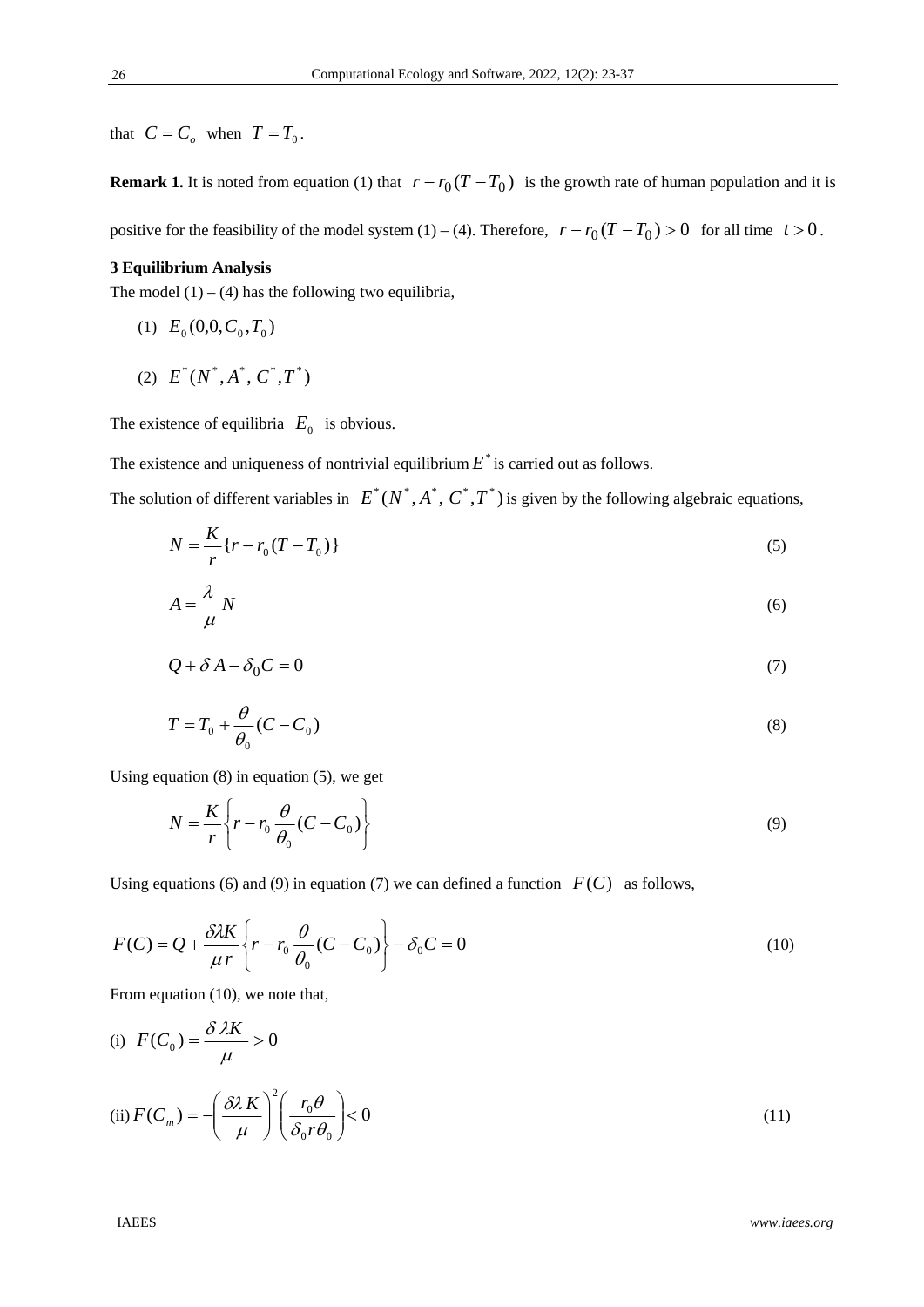(iii) 
$$
F'(C) = -\delta_0 - \frac{\delta \lambda r_0 \theta K}{\mu r \theta_0} < 0
$$

Thus,  $F(C) = 0$  has a unique root (let  $C = C^*$ ) in  $C_0 < C < C_m$  within the region of attraction  $\Omega$ .

Knowing the value of  $C = C^*$ , the positive values of  $N^*$ ,  $A^*$  and  $T^*$  can be obtained from equations (5), (6) and (8) respectively.

It can easily be noted from equation (10) that,

$$
\frac{dC}{d\lambda} = \frac{\frac{K\delta}{\mu r} \left\{ r - r_0 \frac{\theta}{\theta_0} (C - C_0) \right\}}{\delta_0 + \frac{\delta \lambda r_0 \theta K}{\mu r \theta_0}} > 0, \text{ as } C > C_0
$$

This implies that *C* increases as  $\lambda$  increases. Similarly, we can show easily that  $\frac{du}{dx} < 0$  $d\theta$  $\frac{dN}{dt}$  < 0,  $\frac{dT}{dt}$  > 0 *d*  $\frac{dT}{dt} > 0$  and

$$
\frac{dT}{d\delta}>0.
$$

#### **4 Stability Analysis**

The local stability of the equilibria can be investigated by determining the sign of the eigenvalues of Jacobian matrix evaluated at each equilibria. The Jacobian matrix for the model system (1) - (4) is given as follows:

$$
J = \begin{bmatrix} r \left( 1 - \frac{2N}{K} \right) - r_0 (T - T_0) & 0 & 0 & -r_0 N \\ \lambda & -\mu & 0 & 0 \\ 0 & \delta & -\delta_0 & 0 \\ 0 & 0 & \theta & -\theta_0 \end{bmatrix}
$$

It can easily be checked that  $E_0(0,0,C_0,T_0)$  is unstable as one eigenvalue is positive.

Now we proceed to determine the local stability of  $E^*$ 

**Theorem 1** The equilibrium  $E_0$  is unstable but the equilibrium  $E^*$  is locally asymptotically stable provided the following condition is satisfied in the neighborhood of  $E^*$ .

$$
r_0 K \lambda \delta \theta < r \theta_0 \mu \delta_0 \tag{12}
$$

**Proof.** To check the local stability of  $E^*(N^*, A^*, C^*, T^*)$ , we consider the following positive definite function,

$$
U = \frac{1}{2}k_1 N_1^2 + \frac{1}{2}k_2 A_1^2 + \frac{1}{2}k_3 C_1^2 + \frac{1}{2}k_4 T_1^2
$$
\n(13)

where  $N_1 = N - N^*$ ,  $A_1 = A - A^*$ ,  $C_1 = C - C^*$  and  $T_1 = T - T^*$ , where  $k_1, k_2, k_3, k_4$  are positive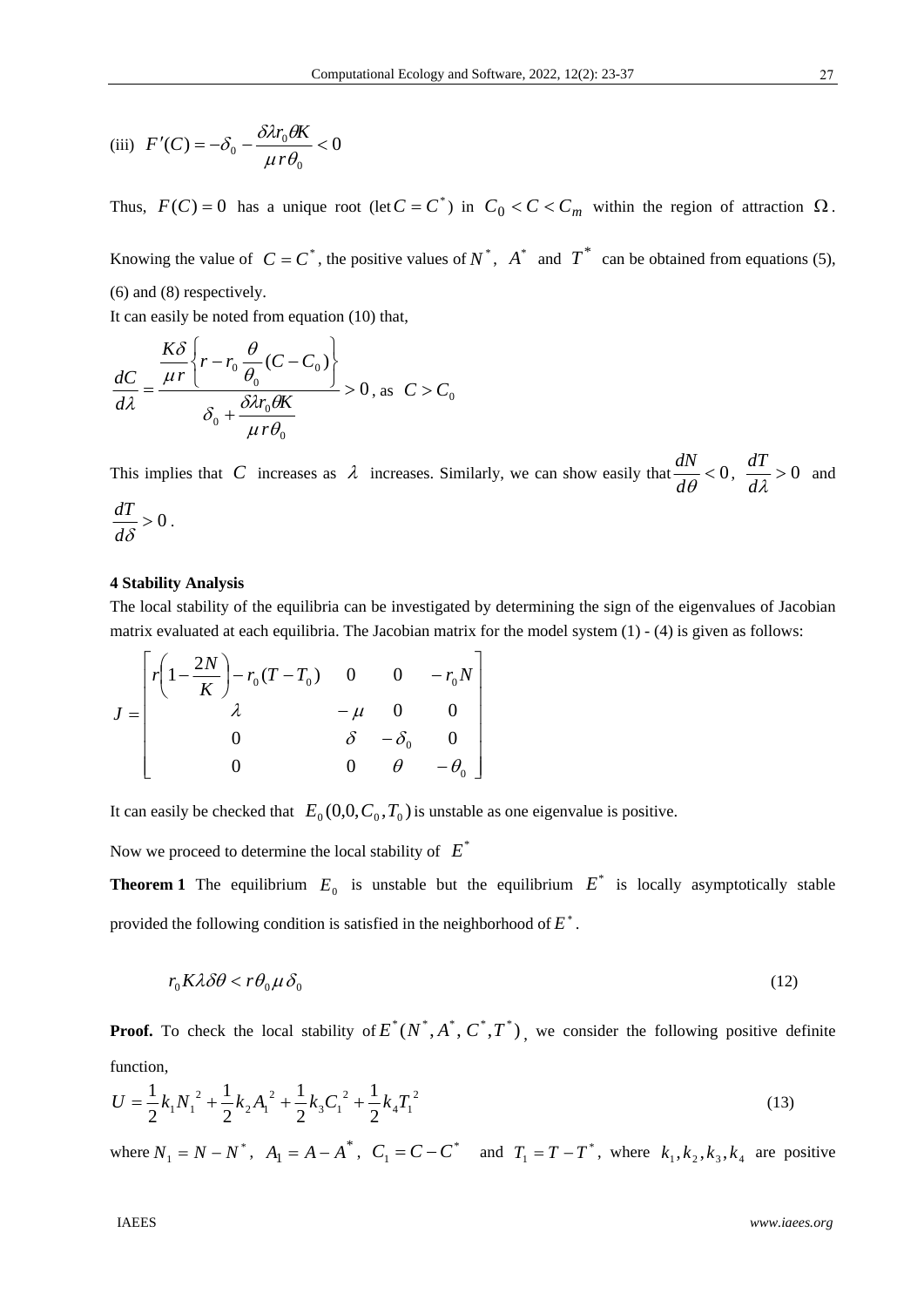constants chosen suitably.

Differentiating above equation with respect to  $'t'$  we get

$$
\frac{dU}{dt} = k_1 N_1 \frac{dN_1}{dt} + k_2 A_1 \frac{dA_1}{dt} + k_3 C_1 \frac{dC_1}{dt} + k_4 T_1 \frac{dT_1}{dt}
$$

Putting the values of the linearized form of derivatives and simplifying, we get,

$$
\frac{dU}{dt} = -k_1 \frac{r}{K} N^* N_1^2 - k_2 \mu A_1^2 - k_3 \delta_0 C_1^2 - k_4 \theta_0 T_1^2 + k_2 \lambda N_1 A_1 - k_1 r_0 N^* N_1 T_1
$$
  
+  $k_3 \delta A_1 C_1 + k_4 \theta C_1 T_1$  (14)

After some algebraic manipulations and by choosing,

$$
k_1 = 1, k_2 < \frac{r\mu N^*}{\lambda^2 K} \quad , \quad k_3 < \frac{r\mu^2 \delta_0 N^*}{\lambda^2 \delta^2 K} \quad , \quad \frac{r_0^2 K N^*}{r\theta_0} < k_4 < \frac{r\theta_0 \mu^2 \delta_0^2 N^*}{\lambda^2 \delta^2 \theta^2 K}
$$

*dt*  $\frac{dU}{dt}$  will be negative definite and hence  $E^*$  is locally asymptotically stable provided the condition (12) is satisfied.

To establish the nonlinear stability character of *E*\* , we need bounds of dependent variables involved. For this, we state the region of attraction in the form of following lemma.

# **Lemma 1**

The set 
$$
\Omega = \left\{ (N, A, C, T) \in R_+^4 : 0 \le N \le K, 0 \le A \le \frac{\lambda K}{\mu}, C_0 < C \le C_m, T_0 \le T \le T_m \right\}
$$
, where

$$
C_m = \frac{\partial \lambda K}{\partial_0 \mu} + C_0 \text{ and } T_m = \frac{\theta}{\theta_0} (C_m - C_0) + T_0 \text{, attracts all solutions initiating in the interior of positive}
$$

octant.

**Proof.** From equation (1),

$$
\frac{dN}{dt} \le r \left( 1 - \frac{N}{K} \right) N
$$

From which we get  $\lim_{t\to\infty} \sup N(t) = K$ 

Again from equations (2) we have,

$$
\frac{dA}{dt} = \lambda N - \mu A
$$

$$
\leq \lambda K - \mu A
$$

Using comparison theorem, it can be seen that,

$$
\limsup_{t\to\infty} A(t) = \frac{\lambda K}{\mu}
$$

Similarly from equation (3) and (4) we can show that,

$$
\limsup_{t \to \infty} C(t) = C_m \text{ and } \limsup_{t \to \infty} T(t) = T_0 + \frac{\theta}{\theta_0} (C_m - C_0) \text{ respectively, where } C_m = \frac{\delta \lambda K}{\delta_0 \mu} + C_0.
$$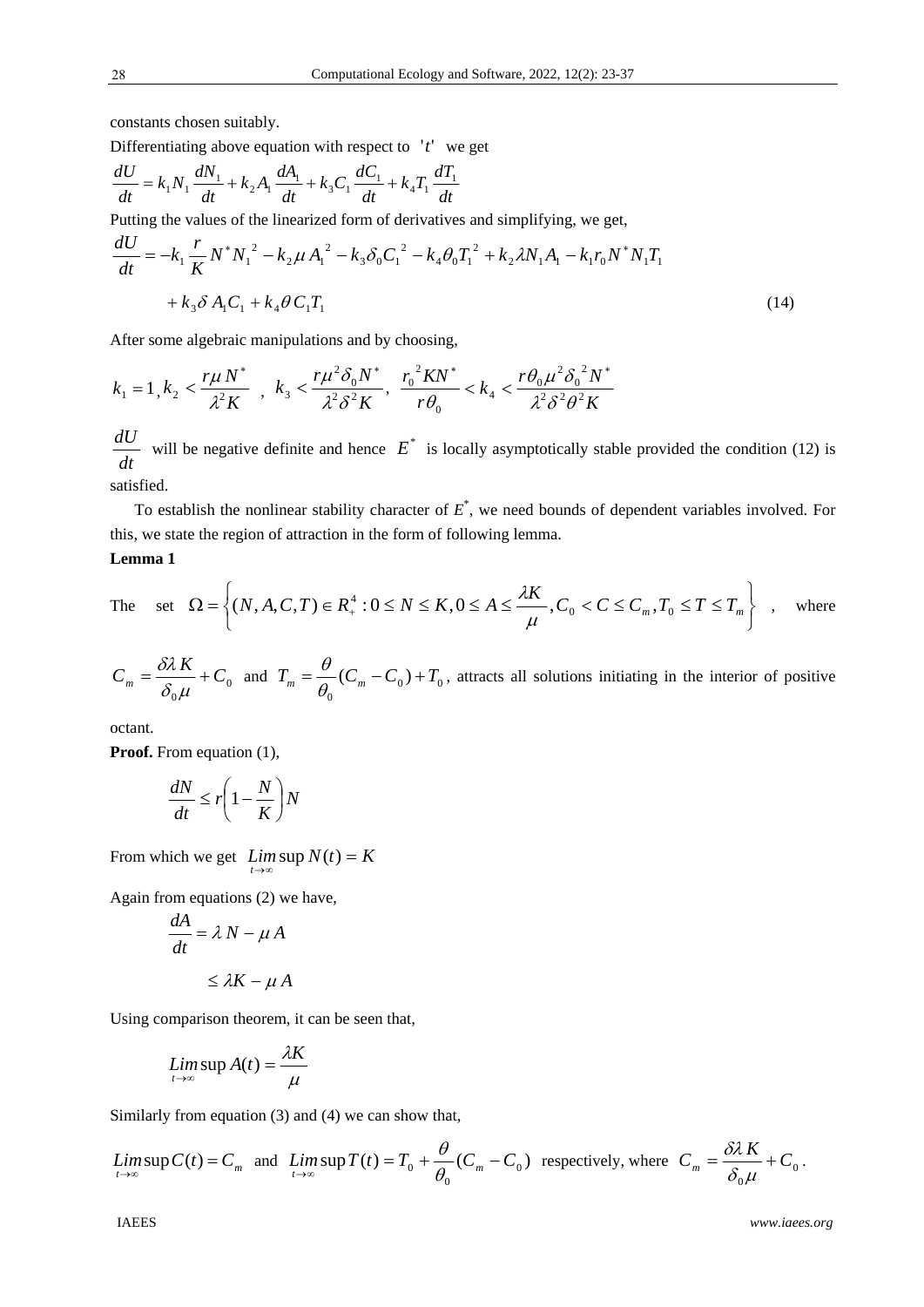Hence the proof.

**Theorem 2** The equilibrium  $E^*$  is globally asymptotically stable provided the following condition is satisfied inside the region of attraction  $\Omega$ ,

$$
S = r\theta_0 \mu \delta_0 - r_0 K \lambda \delta \theta > 0 \tag{15}
$$

**Proof:** To establish nonlinear stability behavior of  $E^*$ , the following positive definite function is considered,

$$
V = m_1 \left( N - N^* - N^* \log \frac{N}{N^*} \right) + \frac{1}{2} m_2 (A - A^*)^2 + \frac{1}{2} m_3 (C - C^*)^2 + \frac{1}{2} m_4 (T - T^*)^2 (16)
$$

Differentiating with respect to '*t* ' yields,

$$
\frac{dV}{dt} = m_1(N - N^*) \frac{1}{N} \frac{dN}{dt} + m_2(A - A^*) \frac{dA}{dt} + m_3(C - C^*) \frac{dC}{dt} + m_4(T - T^*) \frac{dT}{dt}
$$

Using the model equations it is simplified to,

$$
\frac{dV}{dt} = -m_1 \frac{r}{K} (N - N^*)^2 - m_2 \mu (A - A^*)^2 - m_3 \delta_0 (C - C^*)^2 - m_4 \theta_0 (T - T^*)^2
$$
  
+  $m_2 \lambda (N - N^*) (A - A^*) - m_1 r_0 (N - N^*) (T - T^*)$   
+  $m_3 \delta (A - A^*) (C - C^*) + m_4 \theta (C - C^*) (T - T^*)$  (17)

After some algebraic manipulations and by choosing,

$$
m_1 = 1, m_2 < \frac{r\mu}{\lambda^2 K}
$$
,  $m_3 < \frac{r\mu^2 \delta_0}{\lambda^2 \delta^2 K}$ ,  $\frac{r_0^2 K}{r\theta_0} < m_4 < \frac{r\theta_0 \mu^2 \delta_0^2}{\lambda^2 \delta^2 \theta^2 K}$ 

*dt*  $\frac{dV}{dt}$  is negative definite and hence  $E^*$  is globally asymptotically stable, provided the condition (15) is

satisfied inside the region of attraction  $\Omega$ .

**Remark 2.** Above theorems imply that as the parameters  $\lambda$ ,  $\delta$  or  $\theta$  approaches to zero the possibility of satisfying these conditions is more plausible. This implies that these parameters have destabilizing effect on the model system.

## **5 Numerical Simulations**

In this section, numerical simulation is performed to check the feasibility of analytical results for the model system  $(1) - (4)$  by taking into account the following set of parameter values,

$$
Q = 100, r = 0.5, K = 1000, r_0 = 0.005, C_0 = 100, T_0 = 13.5, \lambda = 0.04, \mu = 0.03, \delta_0 = 0.3
$$

$$
\delta = 0.02, \theta = 0.0002, \theta_0 = 0.04
$$

The equilibrium values corresponding to different variables in  $E^*$  so obtained are

$$
N^* = 983.9601765, A^* = 1311.946902, C^* = 420.7964601, T^* = 15.10398230.
$$

The eigenvalues of the Jacobian matrix  $J$  corresponding to equilibrium point  $E^*$  are  $-0.49196, -0.030679, -0.039281$  and  $-0.30005$ . Since all the eigenvalues are negative and hence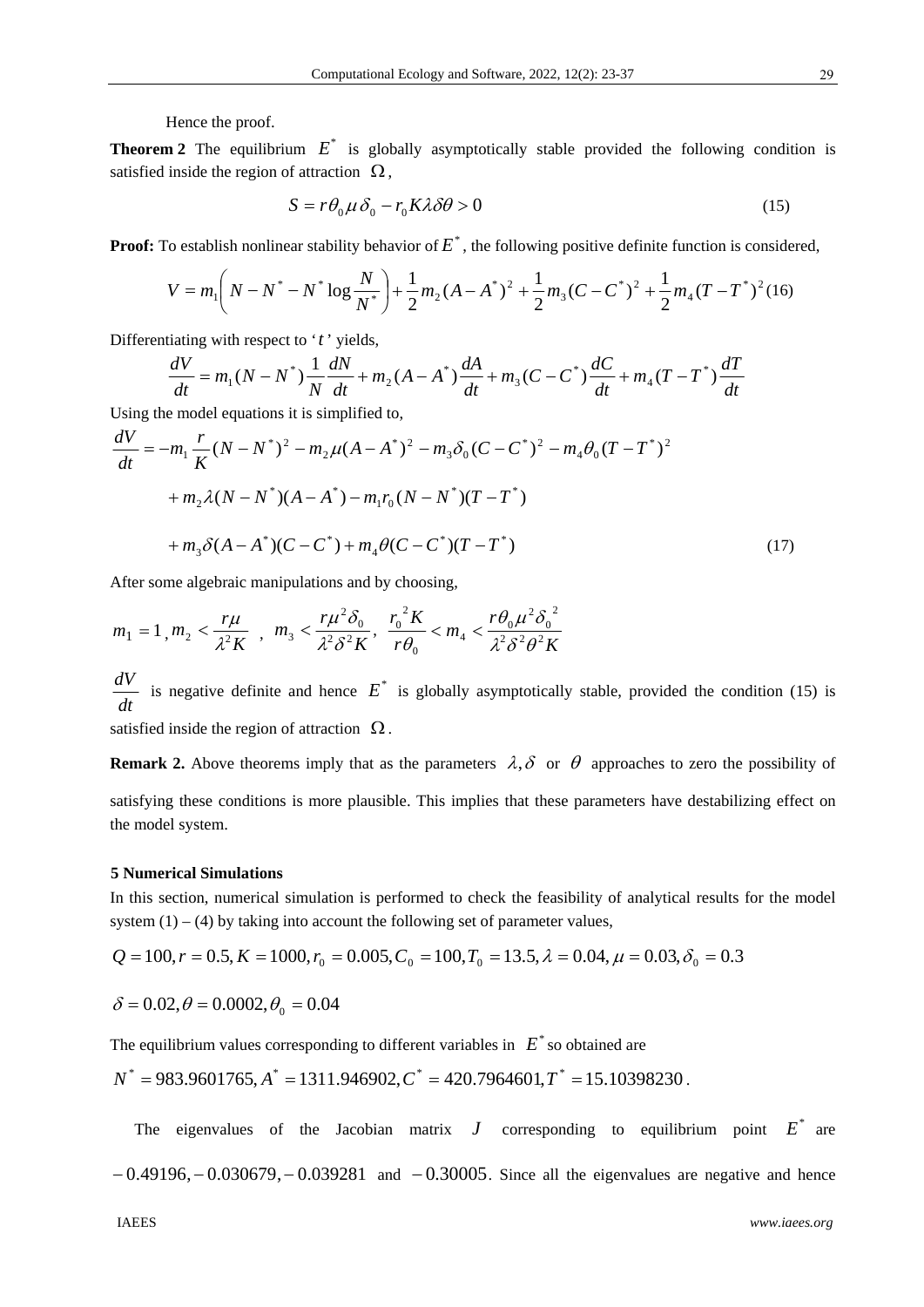equilibrium  $E^*$  is locally asymptotically stable. For the given parameter values, nonlinear stability condition (15), corresponding to  $E^*$ , is also satisfied. To present nonlinear stability of  $E^*$  for the model system (1) – (4) in  $N-A-C$  plane, trajectories with different initial starts have been plotted in  $N-A-C$  plane as shown in Fig. 1. It is apparent from Fig. 1 that all trajectories approach the equilibrium  $E^*$  showing that the equilibrium  $E^*$  is nonlinearly stable.

To comprehend the variation of model variables with time for different values of crucial parameters these variables are plotted with time as shown in Figs 2-6. In Fig. 2, the variation of concentration of carbon dioxide with time '*t*' is shown for different values of growth rate coefficient of cumulative density of human activities related factors (i.e.  $\lambda$ ). From this figure, it is noted that the concentration of carbon dioxide increases as the growth rate coefficient of cumulative density of human activities related factors increases.



**Fig. 1** Nonlinear stability in  $N - A - C$  plane.

In Figs 3 and 4, the variation of the concentration of carbon dioxide  $(C)$  and the average atmospheric temperature (*T*) with time'*t*' is shown for different values of  $\delta$ , the growth rate coefficient of carbon dioxide concentration due to human activities related factors. From these figures, it is observed that the concentration of carbon dioxide  $(C)$  and the average atmospheric temperature  $(T)$  increase with increase in the growth rate coefficient of carbon dioxide concentration due to cumulative density of human activities related factors. This elevated level of carbon dioxide has significant effect on global warming. In Fig. 5, the variation of human activities with time '*t*' is shown for different values of growth rate coefficient of cumulative density of human activities related factors (i.e.  $\lambda$ ). From this figure, it is seen that the cumulative density of human activities related factors increases as the growth rate coefficient  $\lambda$  increases. In Fig. 6, the variation of density of human population with time'*t* ' is shown for different values of the growth rate coefficient of the average atmospheric temperature (i.e.  $\theta$ ). From this figure, it is observed that the density of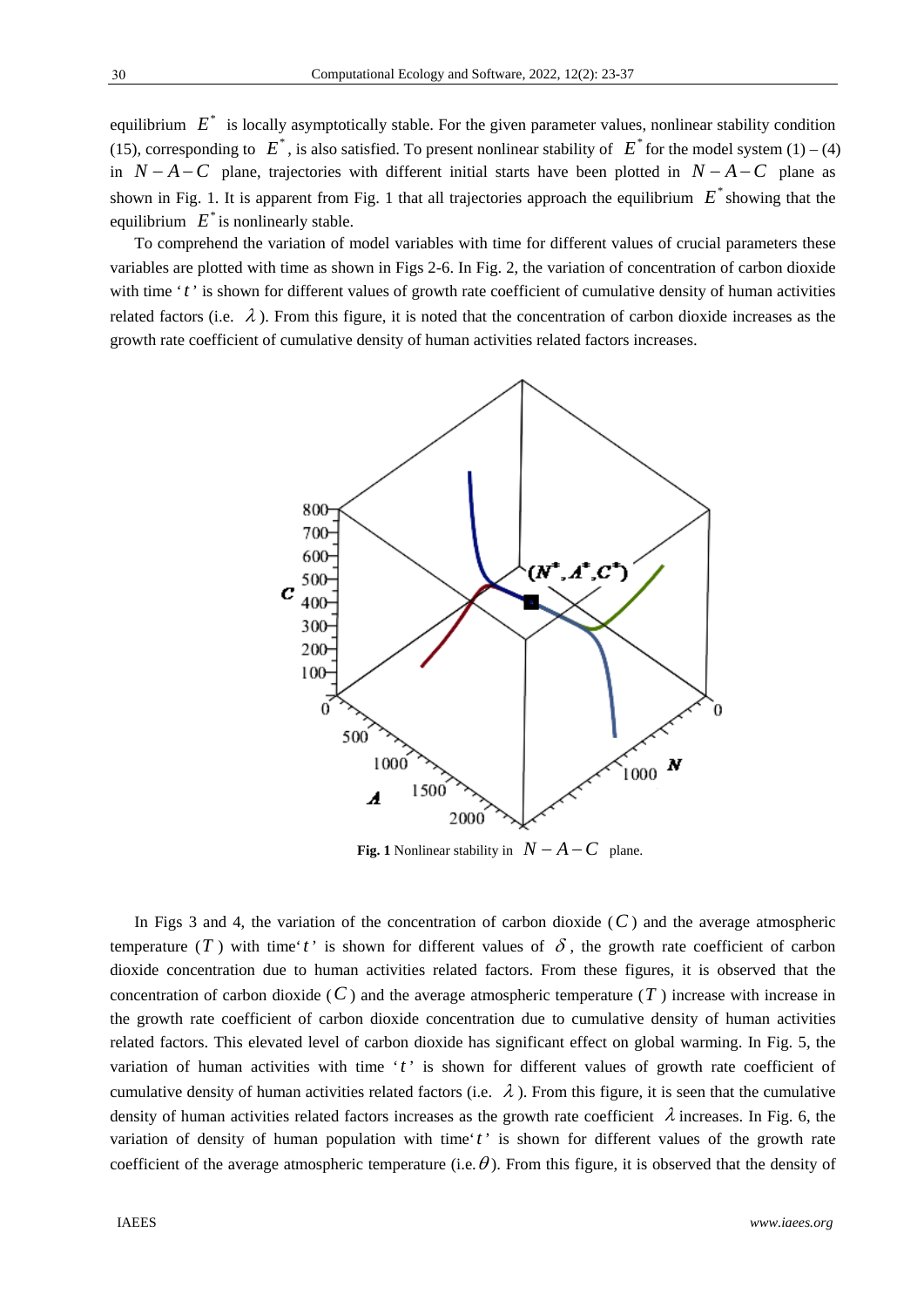human population decreases as the growth rate coefficient of the average atmospheric temperature increases.

Stability condition has also been plotted with respect to crucial parameters to study the effect of these variables on stability condition. In Figs 7 and 8, the variation of nonlinear stability condition *S* with parameters  $\delta$  and  $\theta$  respectively is shown. It is apparent from Fig. 7 that *S* remains positive for  $\delta$  < 4.5, it becomes zero at  $\delta = 4.5$  and negative for  $\delta > 4.5$ . This implies that the stability condition is satisfied for  $0 \le \delta < 4.5$  and for higher values of  $\delta$  it will not be satisfied. Hence,  $\delta$  has destabilizing effect on the model system. Likewise, from Fig. 8 we depict that  $\theta$  has destabilizing effect on the model system.

In Table 1, it is shown that the concentration of carbon dioxide and average atmospheric temperature increases as the growth rate coefficient of cumulative density of human activities related factors in the form of automobiles, industries and power plants etc. (i.e.  $\lambda$ ) increases. In Table 2, it is shown that the concentration of carbon dioxide and average atmospheric temperature in the atmosphere increases as the growth rate coefficient of carbon dioxide concentration (i.e.  $\delta$ ) increases.



**Fig. 2** Variation of C with time t for different values  $\lambda$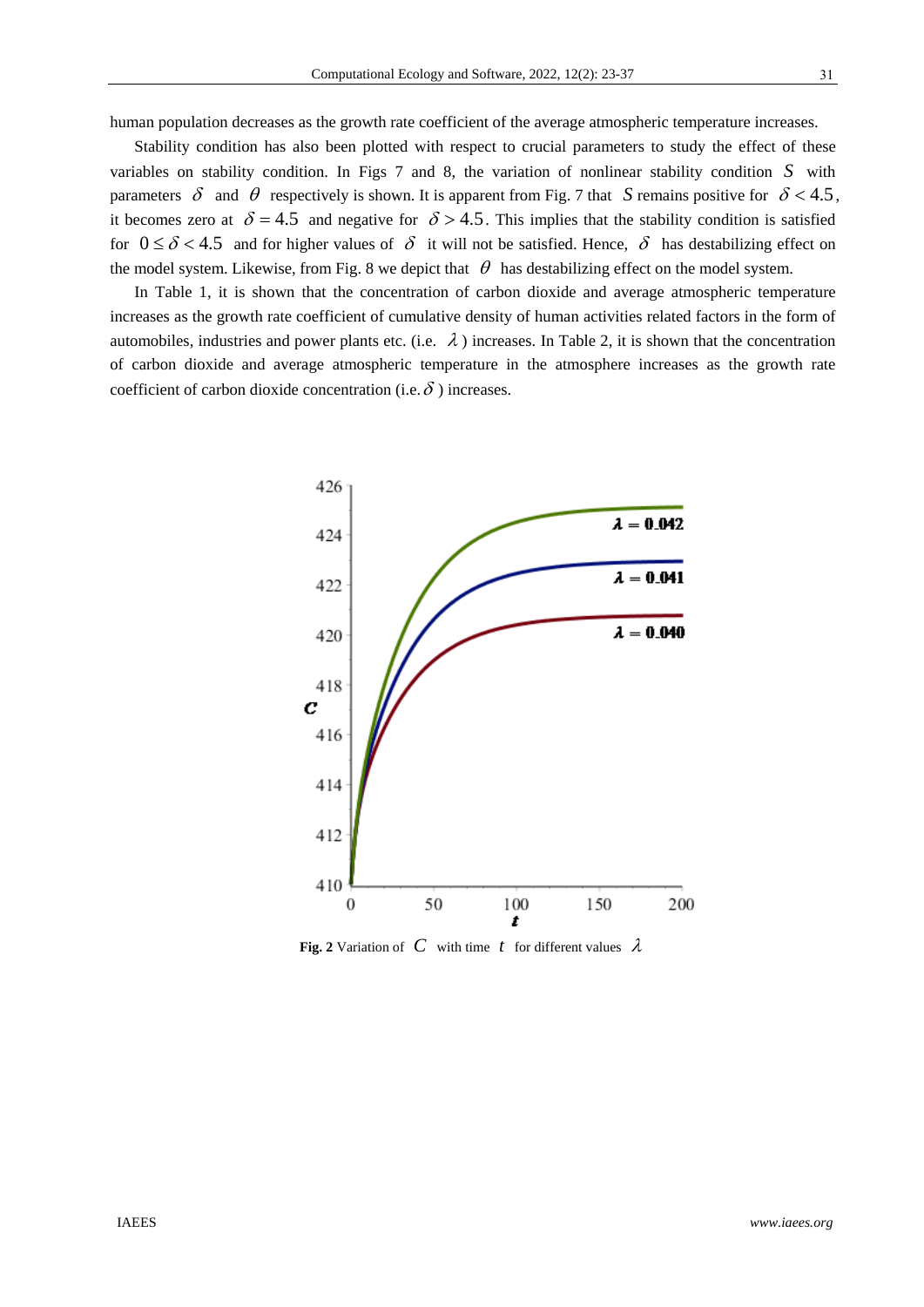

**Fig. 3** Variation of  $C$  with time  $t$  for different values  $\delta$ 



**Fig. 4** Variation of *T* with *t* for different values of  $\delta$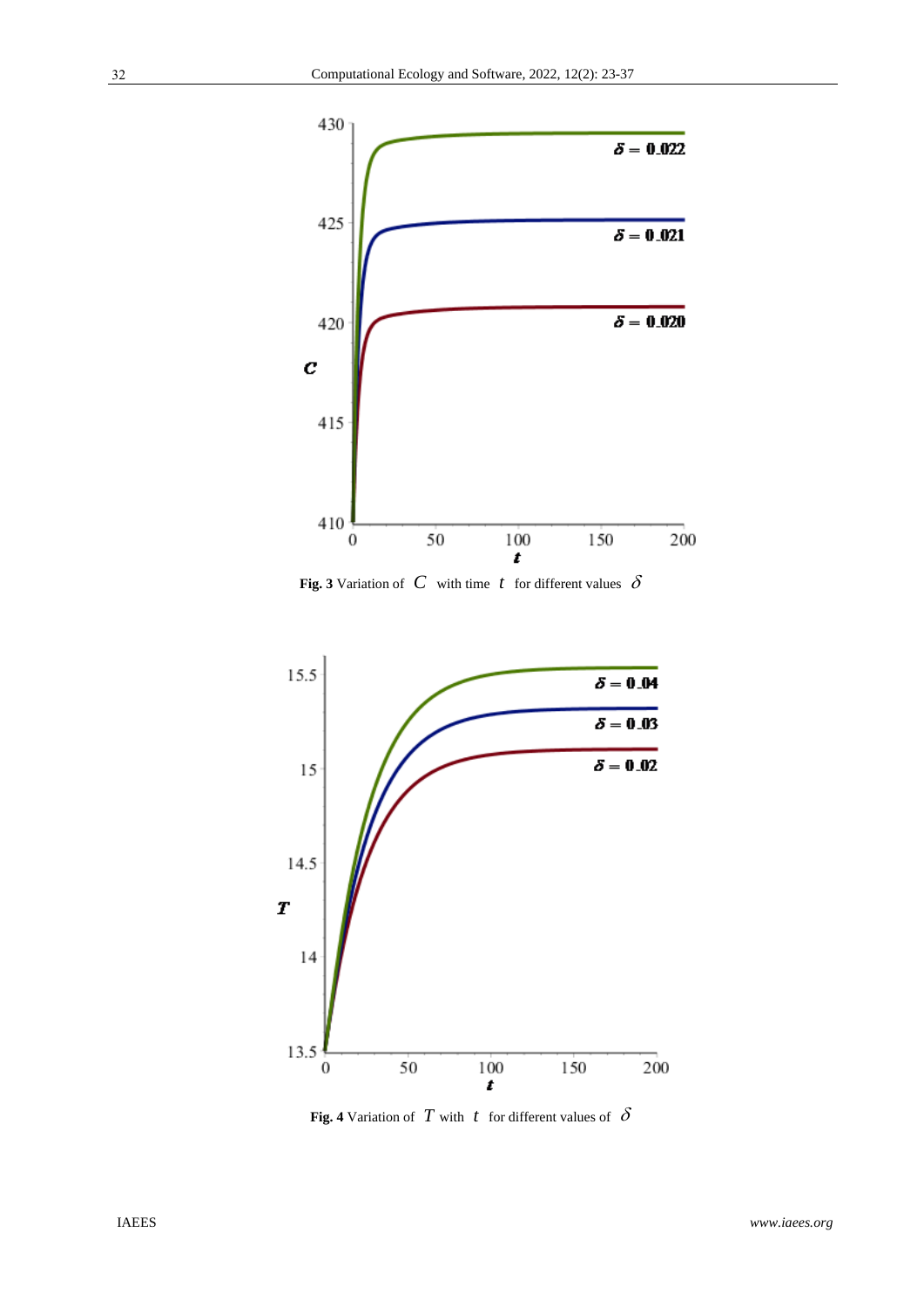

**Fig. 5** Variation of *A* with time *t* for different values of  $\lambda$ 



**Fig. 6** Variation of  $N$  with time  $t$  for different values of  $\theta$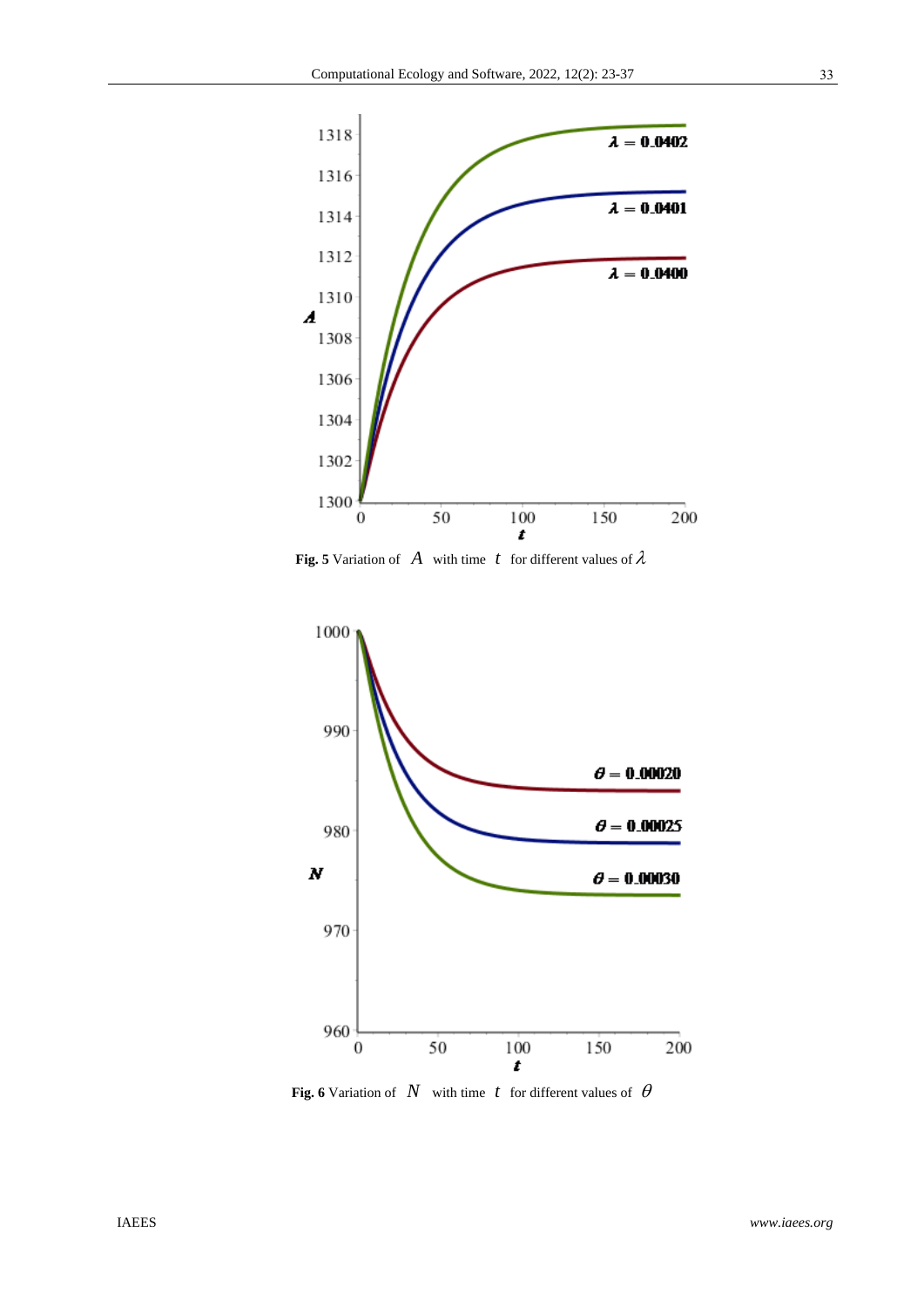





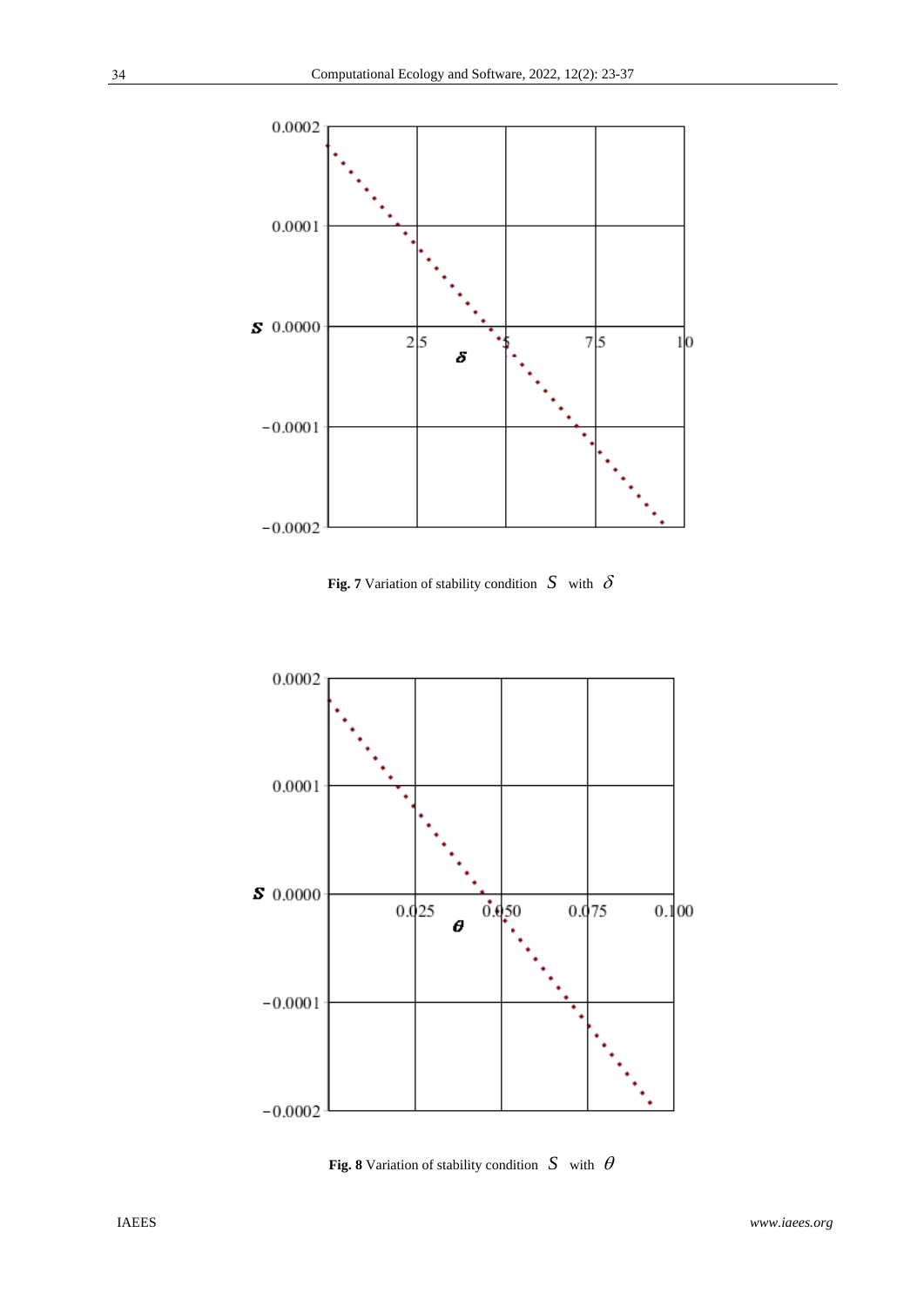| $\cdots$ |             |             |             |             |             |  |  |  |  |
|----------|-------------|-------------|-------------|-------------|-------------|--|--|--|--|
|          | 0.038       | 0.039       | 0.040       | 0.041       | 0.042       |  |  |  |  |
|          | 416.4416906 | 418.6193163 | 420.7964601 | 422.9731224 | 425.1493032 |  |  |  |  |
|          | 15.08220845 | 15.09309658 | 15.10398230 | 15.11486561 | 15.12574652 |  |  |  |  |

**Table 1** Variation of  $C$  and T with  $\lambda$ 

**Table 2** Variation of  $C$  and T with  $\delta$ 

|   | 0.018       | 0.019       | 0.020       | 0.021       | 0.022       |
|---|-------------|-------------|-------------|-------------|-------------|
| ⌒ | 412.0849933 | 416.4416906 | 420.7964601 | 425.1493032 | 429.5002211 |
|   | 15.06042497 | 15.08220845 | 15.10398230 | 15.12574652 | 15.14750111 |

## **6 Conclusion**

In this paper, an attempt has been made to comprehend the effect of  $CO<sub>2</sub>$  emission caused by human activities related factors such as automobiles, use of coal for running of industries and power plants etc., average atmospheric temperature leading to increase in global warming. The mathematical model under consideration has been assumed to be governed by a system of ordinary differential equations with four nonlinearly dependent variables namely, the density of human population  $N(t)$ , cumulative density of human activities

related factors in the form of automobiles, industries and power plants etc.  $A(t)$ , the concentration of carbon

dioxide  $C(t)$  and the average atmospheric temperature  $T(t)$ . To model the phenomenon, it is assumed that

the cumulative density of human activities related factors is proportional to the human population density. The growth rate of density of human population has been assumed to be governed by logistic model with their respective growth rate and carrying capacity. The concentration of  $CO<sub>2</sub>$  is considered to be proportional to the human activities related factors. The increase in the average atmospheric temperature has been assumed to be proportional to the increased level of concentration of  $CO<sub>2</sub>$  in the atmosphere from its threshold level.

The proposed model has been analyzed by using stability theory of ordinary differential equations and numerical simulations. It has been shown, analytically and numerically, that

- (i) As the cumulative density of human activities related factors increases the concentration of  $CO<sub>2</sub>$ increases.
- (ii) As the concentration of  $CO<sub>2</sub>$  increases the average atmospheric temperature increases.
- (iii) As cumulative density of human activity related factors increases, the average atmospheric temperature increases as the concentration of  $CO<sub>2</sub>$  increases.
- (iv) As average atmospheric temperature increases the population density decreases as its death rate increases.

## **References**

Adebayo AA. 2009. Attaining sustainable rural development in Nigeria through effective management of forest based resources. International Journal of Creativity and Technical Development, 1(1-3): 32-45

Afonso S. Carbon emissions by India's steel sector to triple by 2050. The Economics Times, 2020.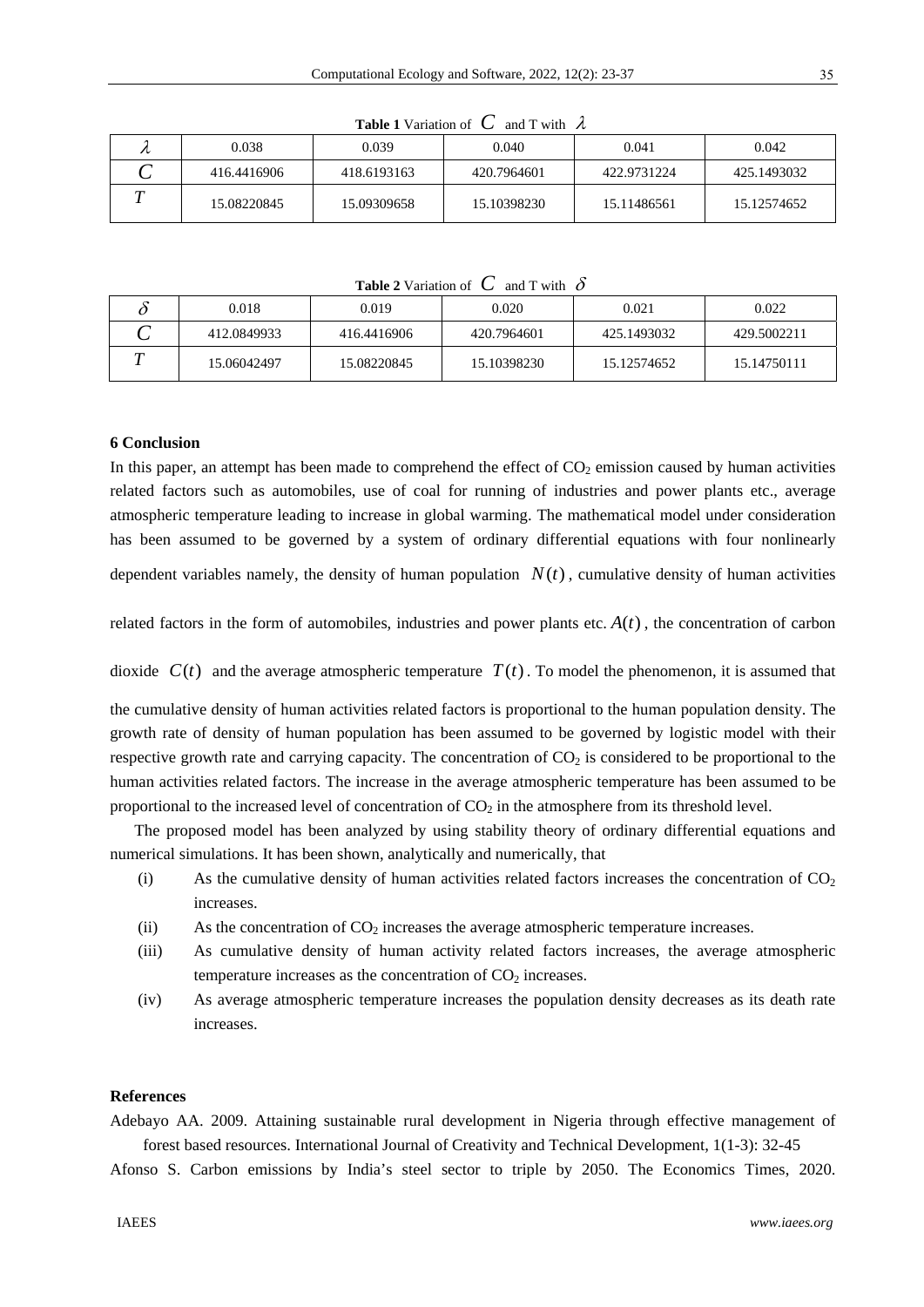https://economictimes.indiatimes.com/industry/indl-goods/svs/steel/carbon-emissions-by-indias-steelsector-to-triple-by 2050/articleshow/73927391.cms?from=mdr

- Agarwal M, Fatima T, Freedman HI. 2010. Depletion of forestry resource biomass due to industrialization pressure: A ratio-dependent mathematical model. Journal of Biological Dynamics, 4: 381-396
- Agarwal M, Pathak R. 2015. Conservation of forestry biomass and wildlife population: A mathematical model. Asian Journal of Mathematics and Computer Research, 4(1): 1-15
- Andrew RM. 2018. Global CO<sub>2</sub> emissions from cement production. Earth System Science Data, 10: 195-217
- Budzik NC. 2012. Annual Energy Outlook 2012 with projections to 2035. US Energy Information Administration. https://www.eia.gov/outlooks/aeo/pdf/0383(2012).pdf
- Dubey B, Narayanan AS. 2010. Modelling effects of industrialization, population and pollution on a renewable resource. Nonlinear Analysis: Real World Applications, 11: 2833-2848
- Dubey B, Sharma S, Sinha P, Shukla JB. 2009. Modelling the depletion of forestry resources by population and population pressure augmented industrialization. Applied Mathematical Modelling, 33: 3002-3014
- Dubey B, Upadhyay RK, Hussain J. 2003. Effects of industrialization and pollution on resource biomass: a mathematical model. Ecological Modelling, 167: 83-95
- EPA. 2014. Greenhouse gas emissions from a typical passenger vehicle. https://www.epa.gov/sites/production/files/2016-02/documents/420f14040a.pdf. Accessed March 5, 2020
- Engr JOM, Thomas CG. 2015. Automotive exhaust emissions and its implications for environment sustainability. International Journal of Advanced Academic Research, 1(2): 1-11
- Ferrarini A. 2012. I think different: Models of climate warming impact on plant species are unrealistic. Environmental Skeptics and Critics, 1(2): 30-33
- Lata K, Dubey B, Misra AK. 2016. Modeling the effects of wood and non-wood based industries on forestry resources. Natural Resource Modeling, 29(4): 559-580
- Millstein DE, Harley RA. 2009. Impact of climate change on photochemical air pollution in southern California. Atmospheric Chemistry and Physics Discussion, 9(11): 3745-3754
- Misra AK, Verma M. 2013. A mathematical model to study the dynamics of carbon dioxide gas in the atmosphere. Applied Mathematics and Computation, 219: 8595-8609
- Mishra UC. 2004. Environmental impact of coal industry and thermal power plants in India. Journal of Environmental Radioactivity, 72(1-2): 35-40
- Naresh N, Sundar S, Shukla JB. 2006. Modeling the effect of an intermediate toxic product formed by uptake of a toxicant on plant biomass. Applied Mathematics and Computation, 182: 151-160
- Opare A. 2016. Vehicle emissions or exhaust gas on our roads, effects, recommendations. https://www. modernghana.com/news/682206/vehicle-emissions-or-exhaust-gas-on-our-roads-effectsreco.html. Accessed March 10, 2020
- Rai PR, Rai PK. 2013a. Paradigms of global climate change and sustainable development: Issues and related policies. Environmental Skeptics and Critics, 2(2): 30-45
- Rai PR, Rai PK. 2013b. Environmental and socio-economic impacts of global climate change: An overview on mitigation approaches. Environmental Skeptics and Critics, 2(4): 126-148
- Ramanathan V, Feng Y. 2009. Air pollution, greenhouse gases and climate change: Global and regional perspectives. Atmospheric Environment, 43: 37-50
- Schneising O, Heymann J, Buchwitz M, Reuter M, Bovensmann H, Burrows JP. 2013. Anthropogenic carbon dioxide source areas observed from space: assessment of regional enhancements and trends. Atmospheric Chemistry and Physics, 13(5): 2445-2454
- Shaw J. 2015. Cars and Global Warming: 5 Ways diesel engines are worse for the environment.